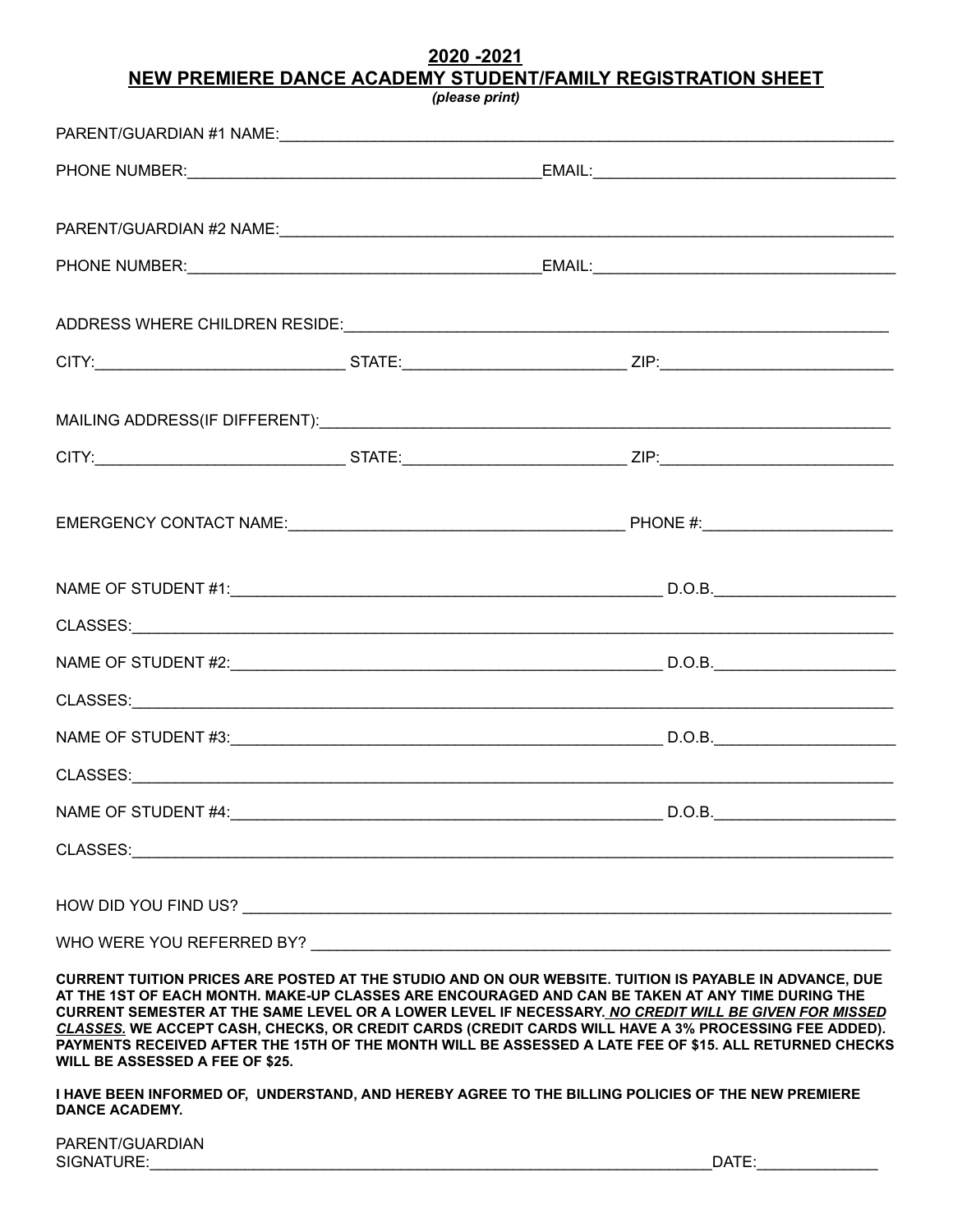

## **New Premiere Dance Academy, LLC Acknowledgement of Risk and Release of Liability**

I understand and agree there are risks of physical injury associated with, arising out of and inherent to the activity of dance class, workshop, rehearsal, performance and the like. In recognition of this acknowledged risk of injury, I knowingly and voluntarily indemnify and waive all right and/or caused of action of any kind whatsoever including any and all claims of negligence arising as a result of such activity from which liability could accrue instructors, subsidiaries, parent corporations and all affiliated entities (hereinafter referred to as "New Premiere Dance Academy, LLC").

I hereby agree to release New Premiere Dance Academy, LLC and hold the same harmless of all liability, claims demands, or causes of action whatsoever from any damage, loss, injury, or death to me, my child, or property which may arise out of or in connection to participation in any classes or activities conducted by New Premiere Dance Academy, LLC, and hereby acknowledge that I knowling and voluntarily assume full responsibility for all risks of physical injury arising out of participation in classes, workshops, rehearsal, performance or any other activity on behalf of the participant.I hereby voluntarily agree to waive my rights and that of my heirs and assigns to hold the New Premiere Dance Academy, LLC its owners, agents, volunteers, assistants, employees, guest artists, instructors, and/or students liable for such damage, loss, injury or death. I understand that I should be aware of my physical limitations and agree not exceed them.

I am aware that this is a release of liability and an acknowledgement of my voluntary and knowing assumption of risk of injury. I have signed this document voluntarily and of my own free act and deed in exchange for participation in activities at New Premiere Dance Academy, LLC.

If I am a minor, my parent and/or legal guardian has also signed this document releasing New Premiere Dance Academy, LLC from any and all such liability described above and has acknowledged that I am knowingly and voluntarily assuming all risks of injury inherent to this activity.

The participant has parental permission to participate in activities at New Premiere Dance Academy, LLC. I warrant the below information is complete and correct. I further release New Premiere Dance Academy, LLC of all liabilities associated with my child's attendance at New Premiere Dance Academy, LLC.

Permission is granted to New Premiere Dance Academy, LLC to use photographs of participants for publicity purposes.

I acknowledge that I have read the above Acknowledgement of Risk and Release of Liability and agree to be bound by the terms stated herein.

Printed Name of Participant:\_\_\_\_\_\_\_\_\_\_\_\_\_\_\_\_\_\_\_\_\_\_\_\_\_\_\_\_\_\_\_\_\_\_\_\_\_\_\_\_\_\_\_\_\_\_\_\_\_\_\_\_\_\_\_\_\_\_\_\_\_\_\_\_\_

Printed Name of Parent/Guardian:  $\Box$ 

Signature of Parent/Guardian: example of the state of the state of the state of the state of the state of the state of the state of the state of the state of the state of the state of the state of the state of the state of

Please list any medications the Participant is taking and/or any medical conditions of Participant relevant to participation at New Premiere Dance Academy, LLC. If NONE initial here

 $\_$  ,  $\_$  ,  $\_$  ,  $\_$  ,  $\_$  ,  $\_$  ,  $\_$  ,  $\_$  ,  $\_$  ,  $\_$  ,  $\_$  ,  $\_$  ,  $\_$  ,  $\_$  ,  $\_$  ,  $\_$  ,  $\_$  ,  $\_$  ,  $\_$  ,  $\_$  ,  $\_$  ,  $\_$  ,  $\_$  ,  $\_$  ,  $\_$  ,  $\_$  ,  $\_$  ,  $\_$  ,  $\_$  ,  $\_$  ,  $\_$  ,  $\_$  ,  $\_$  ,  $\_$  ,  $\_$  ,  $\_$  ,  $\_$  ,

 $\_$  ,  $\_$  ,  $\_$  ,  $\_$  ,  $\_$  ,  $\_$  ,  $\_$  ,  $\_$  ,  $\_$  ,  $\_$  ,  $\_$  ,  $\_$  ,  $\_$  ,  $\_$  ,  $\_$  ,  $\_$  ,  $\_$  ,  $\_$  ,  $\_$  ,  $\_$  ,  $\_$  ,  $\_$  ,  $\_$  ,  $\_$  ,  $\_$  ,  $\_$  ,  $\_$  ,  $\_$  ,  $\_$  ,  $\_$  ,  $\_$  ,  $\_$  ,  $\_$  ,  $\_$  ,  $\_$  ,  $\_$  ,  $\_$  ,

\*In the event your student should require and ask for Ibuprofen or Tylenol, I hereby allow a faculty member of Premiere Dance Academy to give him/her the appropriate dose for them to take on their own.

Signature of Parent/Guardian: \_\_\_\_\_\_\_\_\_\_\_\_\_\_\_\_\_\_\_\_\_\_\_\_\_\_\_\_\_\_\_\_\_\_\_\_\_\_\_\_\_\_\_Date:\_\_\_\_\_\_\_\_\_\_\_\_\_\_\_\_\_\_\_\_\_\_